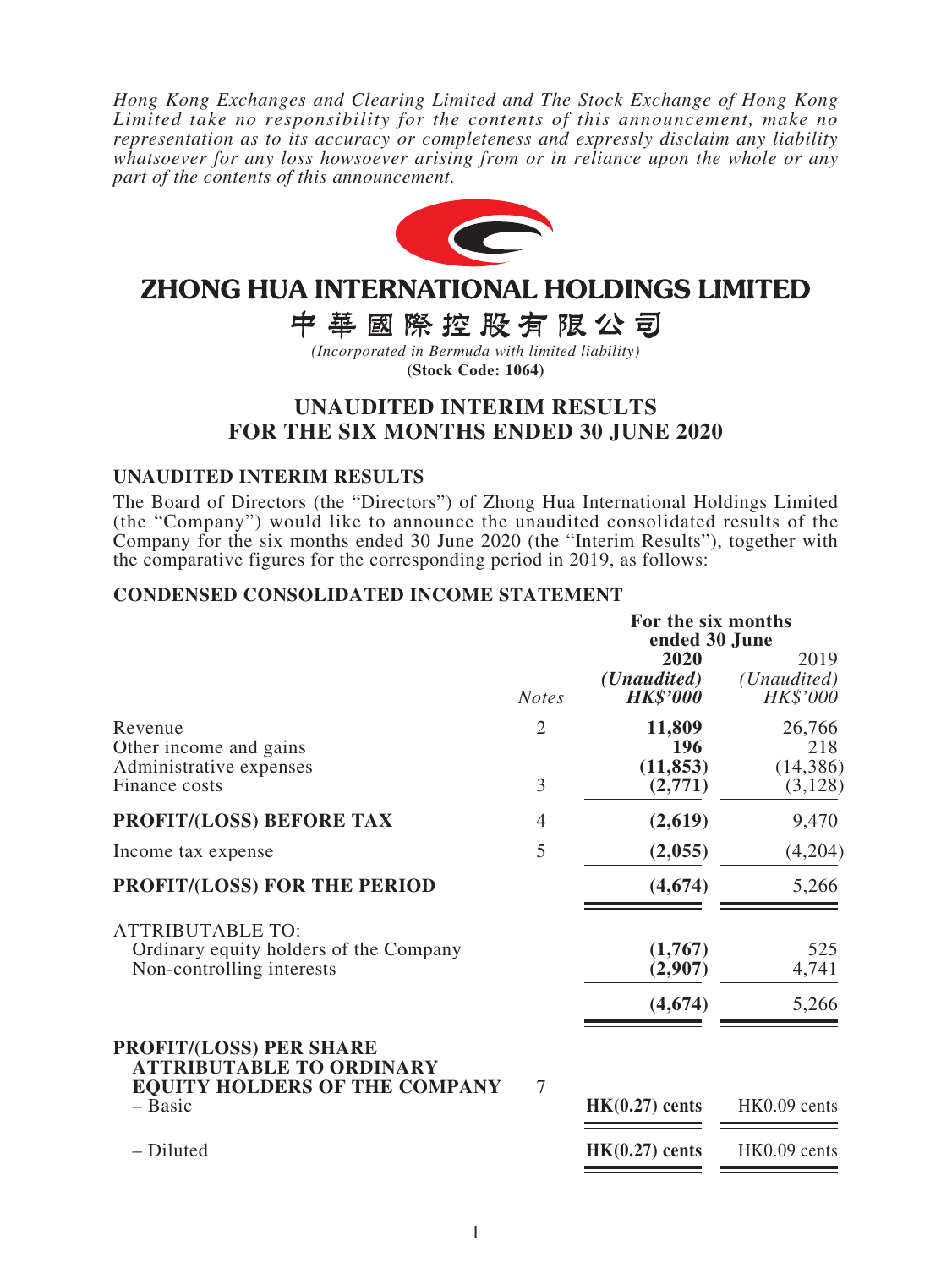# **CONDENSED CONSOLIDATED STATEMENT OF COMPREHENSIVE INCOME**

| For the six months   |                      |  |
|----------------------|----------------------|--|
| ended 30 June        |                      |  |
| 2020                 | 2019                 |  |
| ( <i>Unaudited</i> ) | ( <i>Unaudited</i> ) |  |
| <b>HK\$'000</b>      | HK\$'000             |  |
| (4,674)              | 5,266                |  |
|                      |                      |  |
|                      |                      |  |
|                      |                      |  |
|                      |                      |  |
| (53,075)             | (27,066)             |  |
|                      |                      |  |
| (57, 749)            | (21,800)             |  |
|                      |                      |  |
|                      | (7, 593)             |  |
| (39, 952)            | (14,207)             |  |
| (57, 749)            | (21, 800)            |  |
|                      | (17, 797)            |  |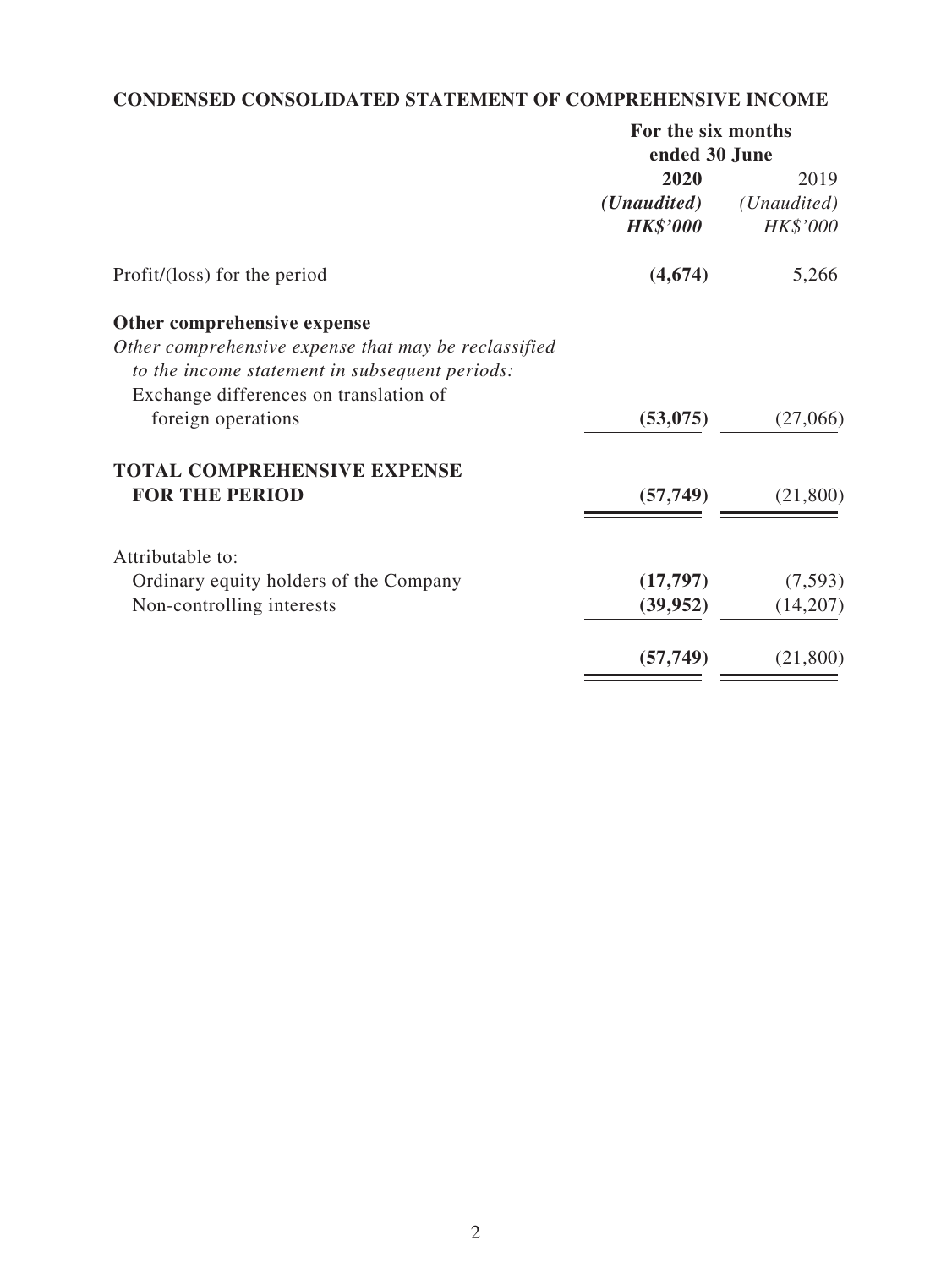# **CONDENSED CONSOLIDATED STATEMENT OF FINANCIAL POSITION**

|                                                               |              | 30 June<br>2020<br>( <i>Unaudited</i> ) | 31 December<br>2019<br>(Audited) |
|---------------------------------------------------------------|--------------|-----------------------------------------|----------------------------------|
|                                                               | <b>Notes</b> | <b>HK\$'000</b>                         | HK\$'000                         |
| <b>NON-CURRENT ASSETS</b>                                     |              |                                         |                                  |
| Property, plant and equipment<br>Right-of-use asset           |              | 3,988<br>173                            | 4,187<br>1,212                   |
| Investment properties                                         |              | 4,076,160                               | 4,150,272                        |
| Total non-current assets                                      |              | 4,080,321                               | 4,155,671                        |
| <b>CURRENT ASSETS</b>                                         |              |                                         |                                  |
| Properties held for sale                                      |              | 34,204                                  | 34,826                           |
| Trade receivables                                             | 8            | 5,736                                   | 19,135                           |
| Prepayments, deposits and other receivables                   |              | 12,670                                  | 12,624                           |
| Cash and bank balances                                        |              | 83,086                                  | 77,268                           |
| Total current assets                                          |              | 135,696                                 | 143,853                          |
| <b>CURRENT LIABILITIES</b>                                    |              |                                         |                                  |
| Trade payables<br>Other payables and accruals                 | 9            | (1,920)<br>(58, 205)                    | (1,956)<br>(59, 014)             |
| Tax payable                                                   |              | (55, 471)                               | (56, 587)                        |
| Lease liability                                               |              | (184)                                   | (1,269)                          |
| Total current liabilities                                     |              | (115,780)                               | (118, 826)                       |
| <b>NET CURRENT ASSETS</b>                                     |              | 19,916                                  | 25,027                           |
| <b>TOTAL ASSETS LESS</b>                                      |              |                                         |                                  |
| <b>CURRENT LIABILITIES</b>                                    |              | 4,100,237                               | 4,180,698                        |
| <b>NON-CURRENT LIABILITIES</b>                                |              |                                         |                                  |
| Loan from a director                                          |              | (70, 378)                               | (71, 658)                        |
| Due to a director<br>Long term other payables                 |              | (151, 139)<br>(128, 707)                | (171, 636)<br>(130, 554)         |
| Deferred tax liabilities                                      |              | (876, 792)                              | (891, 981)                       |
| Total non-current liabilities                                 |              | (1,227,016)                             | (1,265,829)                      |
| Net assets                                                    |              | 2,873,221                               | 2,914,869                        |
| <b>EQUITY</b><br><b>Equity attributable to equity holders</b> |              |                                         |                                  |
| of the Company                                                |              |                                         |                                  |
| Share capital                                                 | 10           | 17,840                                  | 15,140                           |
| Reserves                                                      |              | 820,508                                 | 824,904                          |
|                                                               |              | 838,348                                 | 840,044                          |
| Non-controlling interests                                     |              | 2,034,873                               | 2,074,825                        |
| <b>Total equity</b>                                           |              | 2,873,221                               | 2,914,869                        |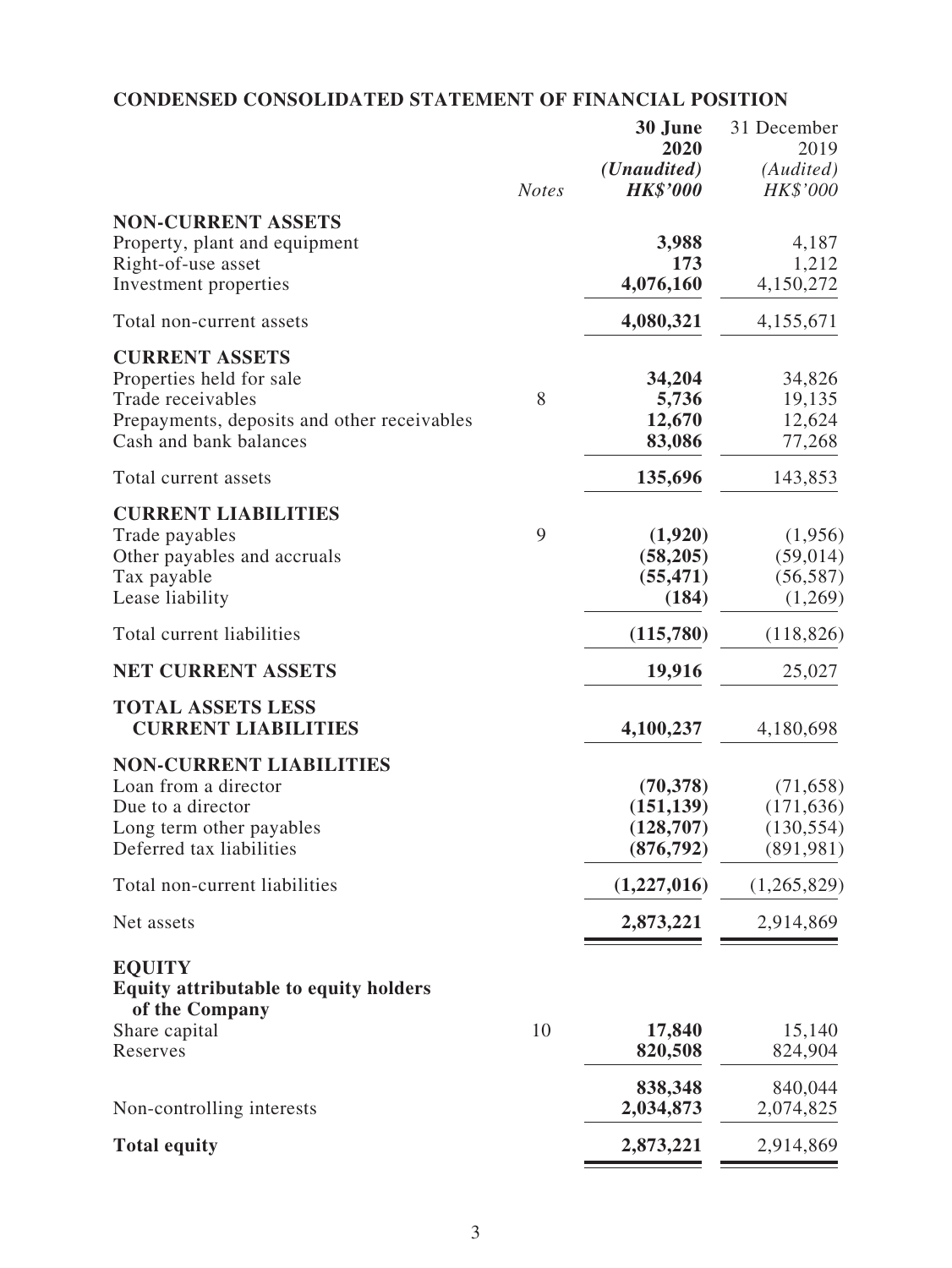#### *Notes:*

### **1. BASIS OF PREPARATION AND SIGNIFICANT ACCOUNTING POLICIES**

The condensed consolidated financial statements for the six months ended 30 June 2020 have been prepared in accordance with the applicable disclosure requirements of the Rules Governing the Listing of Securities on The Stock Exchange of Hong Kong Limited (the "Listing Rules") and Hong Kong Accounting Standards ("HKAS") 34 – Interim Financial Reporting issued by the Hong Kong Institute of Certified Public Accountants.

The condensed consolidated financial statements do not include all information and disclosures required in the annual financial statements, and should be read in conjunction with the Company's consolidated financial statements for the year ended 31 December 2019.

The condensed consolidated financial statements have been prepared under the historical cost convention, except for the investment properties that are measured at fair value. The accounting policies adopted in the preparation of the condensed consolidated financial statements are consistent with those followed in the preparation of the Company's consolidated financial statements for the year ended 31 December 2019, except for the adoption of the following new and revised standards effective as of 1 January 2020. The Company has not early adopted any other standard, interpretation or amendment that has been issued but is not yet effective.

| Amendments to HKFRS 3           | Definition of a Business       |
|---------------------------------|--------------------------------|
| Amendments to HKFRS 9.          | Interest Rate Benchmark Reform |
| HKAS 39 and HKFRS 7             |                                |
| Amendments to HKAS 1 and HKAS 8 | Definition of Material         |

The adoption of these new and revised HKFRSs did not have material effect on how the results and financial position for the current or prior accounting periods have been prepared and presented. Accordingly, no prior period adjustment is required.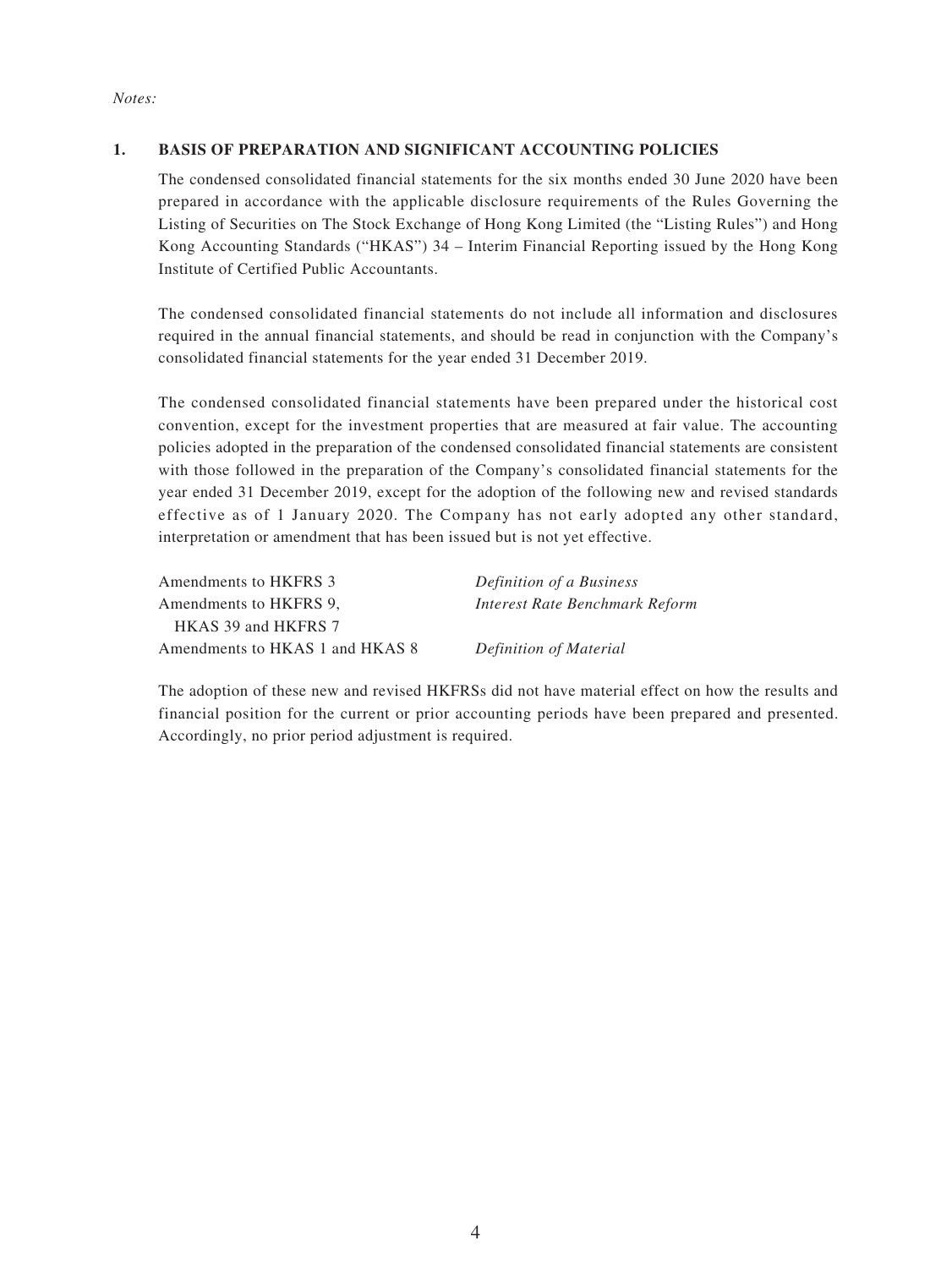#### **2. OPERATING SEGMENT INFORMATION**

For management purposes, the Company and its subsidiaries (collectively the "Group") is organised into business units based on their services and two reportable operating segments are as follows:

- (a) the property investment segment, which invests in properties located in Mainland China for generating potential income from letting; and
- (b) the corporate and other segment, which provides management services to group companies.

The accounting policies of the operating segments are the same as those described in the Company's financial statements for the year ended 31 December 2019.

No geographical segment information is presented as over 90% of the Group's revenue is derived from customers based in Mainland China.

The following table presents revenue and results information on the Group's operating segments:

#### **For the six months ended 30 June**

|                             |                 | <b>Property investment</b><br>Corporate and others |                 |             |                 | Total       |
|-----------------------------|-----------------|----------------------------------------------------|-----------------|-------------|-----------------|-------------|
|                             | 2020            | 2019                                               | 2020            | 2019        | 2020            | 2019        |
|                             | (Unaudited)     | (Unaudited)                                        | (Unaudited)     | (Unaudited) | (Unaudited)     | (Unaudited) |
|                             | <b>HK\$'000</b> | HK\$'000                                           | <b>HK\$'000</b> | HK\$'000    | <b>HK\$'000</b> | HK\$'000    |
| <b>Segment revenue:</b>     |                 |                                                    |                 |             |                 |             |
| Sales to external customers | 11,809          | 26,766                                             |                 |             | 11,809          | 26,766      |
| Segment results             | 7,007           | 19,765                                             | (7,051)         | (7, 385)    | (44)            | 12,380      |
| Other income and gains      |                 |                                                    |                 |             | 196             | 218         |
| Finance costs               |                 |                                                    |                 |             | (2,771)         | (3, 128)    |
| Profit/(loss) before tax    |                 |                                                    |                 |             | (2,619)         | 9,470       |
| Income tax expense          |                 |                                                    |                 |             | (2,055)         | (4,204)     |
| Profit/(loss) the period    |                 |                                                    |                 |             | (4, 674)        | 5,266       |

#### **Information about major customers**

For the six months ended 30 June 2020 (the "Period"), there was only one single customer (2019: four) with transactions exceeded 10% of the Group's total revenue and its contribution amounted to HK\$11,495,000 (2019: HK\$26,766,000).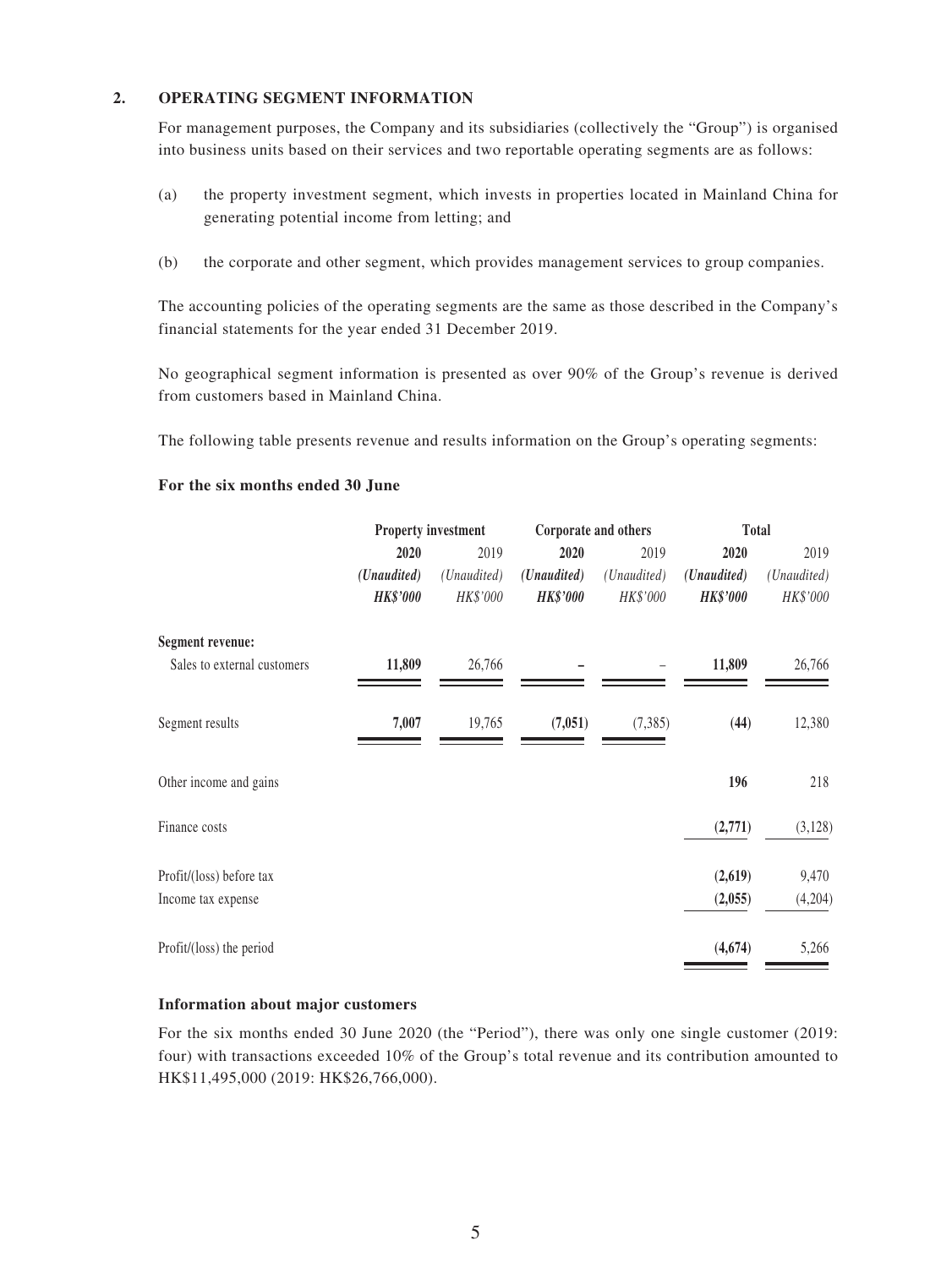#### **3. FINANCE COSTS**

|                      | For the six months<br>ended 30 June |                      |
|----------------------|-------------------------------------|----------------------|
|                      |                                     |                      |
|                      | 2020                                |                      |
|                      | ( <i>Unaudited</i> )                | ( <i>Unaudited</i> ) |
|                      | <b>HK\$'000</b>                     | HK\$'000             |
| Interest on:         |                                     |                      |
| Bank loans           |                                     | 170                  |
| Loan from a director | 2,752                               | 2,877                |
| Lease liability      | 19                                  | 81                   |
|                      | 2,771                               | 3,128                |

#### **4. PROFIT/(LOSS) BEFORE TAX**

The Group's profit/(loss) before tax is arrived at after charging/(crediting):

|                                               | For the six months<br>ended 30 June |                      |
|-----------------------------------------------|-------------------------------------|----------------------|
|                                               | 2020<br>2019                        |                      |
|                                               | ( <i>Unaudited</i> )                | ( <i>Unaudited</i> ) |
|                                               | <b>HK\$'000</b>                     | HK\$'000             |
| Depreciation of property, plant and equipment | 124                                 | 130                  |
| Depreciation of right-of-use asset            | 1,039                               | 1,039                |
| Interest income                               | (109)                               | (123)                |

#### **5. INCOME TAX**

|                                 | For the six months   |             |  |
|---------------------------------|----------------------|-------------|--|
|                                 | ended 30 June        |             |  |
|                                 | 2020                 |             |  |
|                                 | ( <i>Unaudited</i> ) | (Unaudited) |  |
|                                 | <b>HK\$'000</b>      | HK\$'000    |  |
| $Current - elsewhere$           |                      |             |  |
| Charge for the period           | 1,280                | 3,395       |  |
| Deferred                        | 775                  | 809         |  |
| Total tax charge for the period | 2,055                | 4,204       |  |

No provision for Hong Kong profits tax had been made as the Group did not generate any taxable profits in Hong Kong during the Period (2019: Nil).

Taxes on profits assessable elsewhere have been calculated at the rates of tax prevailing in the regions in which the Group operates, based on existing legislation, interpretations and practices in respect thereof. The subsidiaries established in Mainland China are subject to income taxes at the rate of 25% (2019: 25%).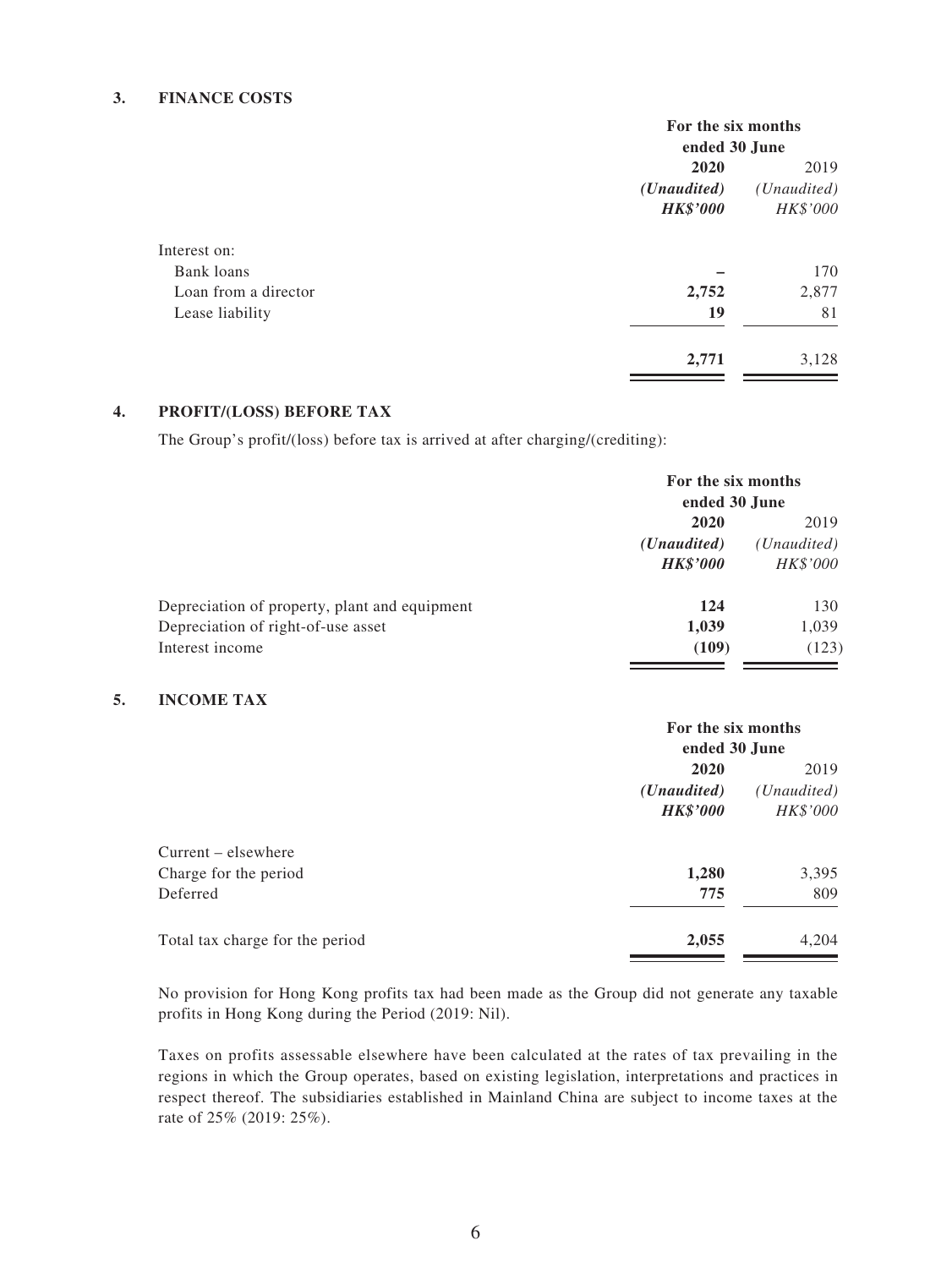#### **6. INTERIM DIVIDEND**

The Directors do not recommend the payment of an interim dividend for the Period (2019: Nil).

### **7. PROFIT/(LOSS) PER SHARE ATTRIBUTABLE TO ORDINARY EQUITY HOLDERS OF THE COMPANY**

The calculation of basic loss per share for the Period is based on the loss attributable to ordinary equity holders of the Company of HK\$1,767,000 (2019: profit of HK\$525,000) and the weighted average number of 644,187,949 (2019: 605,616,520) ordinary shares in issue during the Period.

During the six months ended 30 June 2020 and 2019, the Group had no potentially dilutive ordinary shares in issue.

#### **8. TRADE RECEIVABLES**

An ageing analysis of the Group's trade receivables at the end of the reporting period is as follows:

|                 |            |                                      | 31 December 2019<br>(Audited) |
|-----------------|------------|--------------------------------------|-------------------------------|
| <b>HK\$'000</b> | Percentage | HK\$'000                             | Percentage                    |
| 5,736           | <b>100</b> | 12,320                               | 64                            |
|                 |            | 6,815                                | 36                            |
| 5,736           | <b>100</b> | 19,135                               | 100                           |
|                 |            | 30 June 2020<br>( <i>Unaudited</i> ) |                               |

The Group generally grants a credit term of 3 months to 12 months to its customers.

The ageing of the Group's trade receivables is based on the date of recognition of revenue. The Group does not hold any collateral or other credit enhancements over its trade receivable balances. Trade receivables are non-interest-bearing.

#### **9. TRADE PAYABLES**

An ageing analysis of the Group's trade payables at the end of the reporting period is as follows:

|                  |                 | 30 June 2020<br>( <i>Unaudited</i> ) |                 | 31 December 2019<br>(Audited) |
|------------------|-----------------|--------------------------------------|-----------------|-------------------------------|
|                  | <b>HK\$'000</b> | Percentage                           | <i>HK\$'000</i> | Percentage                    |
| More than 1 year | 1,920           | <b>100</b>                           | 1,956           | 100                           |

The ageing of the Group's trade payables is based on the dates of the goods received or services rendered. The trade payables are non-interest-bearing.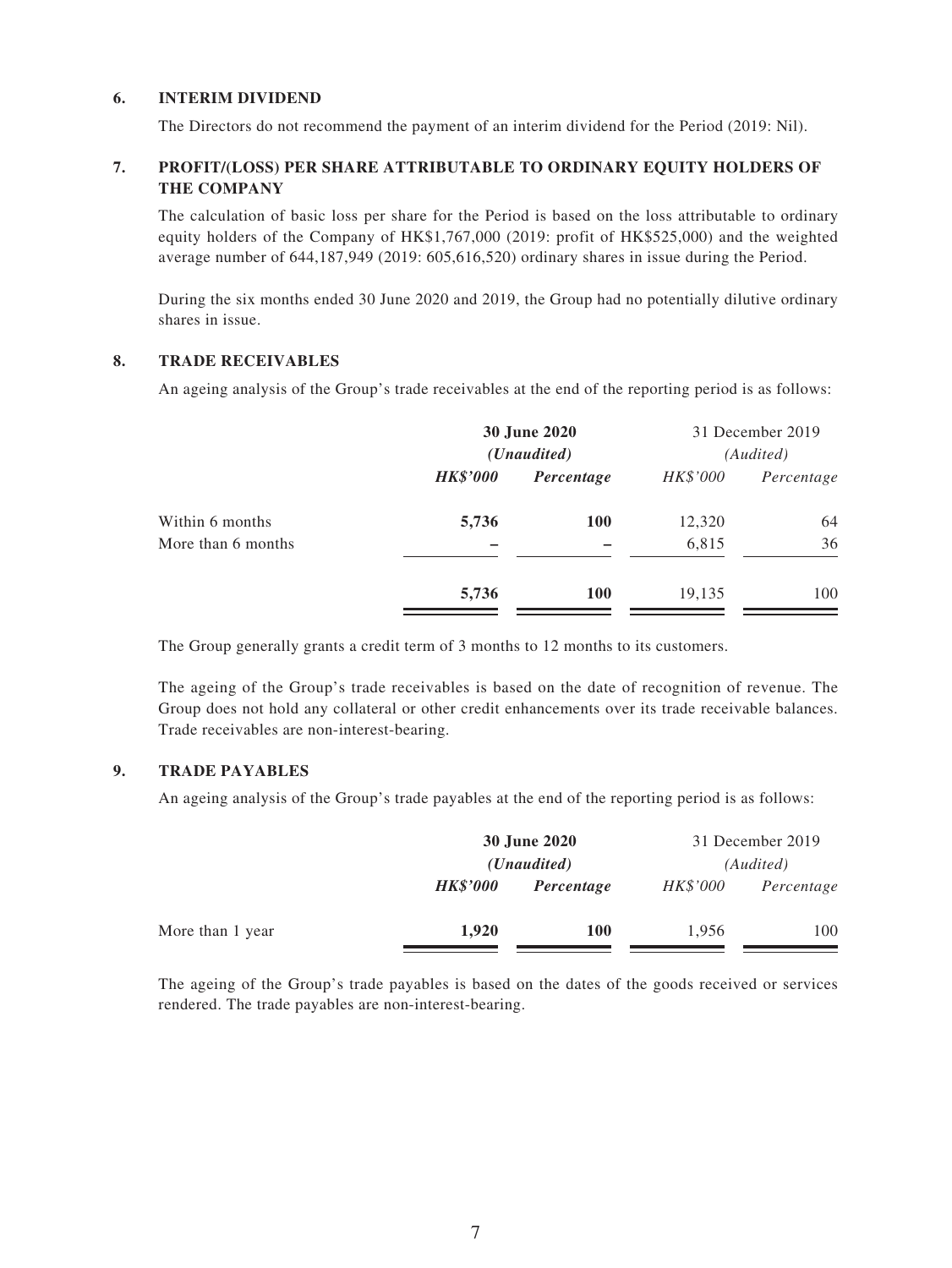#### **10. SHARE CAPITAL**

**Shares**

|                                                 | 30 June              | 31 December |
|-------------------------------------------------|----------------------|-------------|
|                                                 | 2020                 | 2019        |
|                                                 | ( <i>Unaudited</i> ) | (Audited)   |
|                                                 | <b>HK\$'000</b>      | HK\$'000    |
| Authorised:                                     |                      |             |
| 4,000,000,000 (31 December 2019: 4,000,000,000) |                      |             |
| ordinary shares of HK\$0.025                    |                      |             |
| (31 December 2019: HK\$0.025) each              | 100,000              | 100,000     |
| Issued and fully paid:                          |                      |             |
| 713,616,520 (31 December 2019: 605,616,520)     |                      |             |
| ordinary shares of HK\$0.025                    |                      |             |
| (31 December 2019: HK\$0.025) each              | 17,840               | 15,140      |

A summary of movements in the Company's share capital is as follows:

|                        | Number of<br>shares in issue | <b>Share</b><br>capital<br><b>HK\$'000</b> |
|------------------------|------------------------------|--------------------------------------------|
| At 1 January 2020      | 605,616,520                  | 15,140                                     |
| Issue of shares (Note) | 108,000,000                  | 2,700                                      |
| At 30 June 2020        | 713,616,520                  | 17,840                                     |

There were no movements in the Company's issued ordinary share capital and share premium during the period ended 30 June 2019.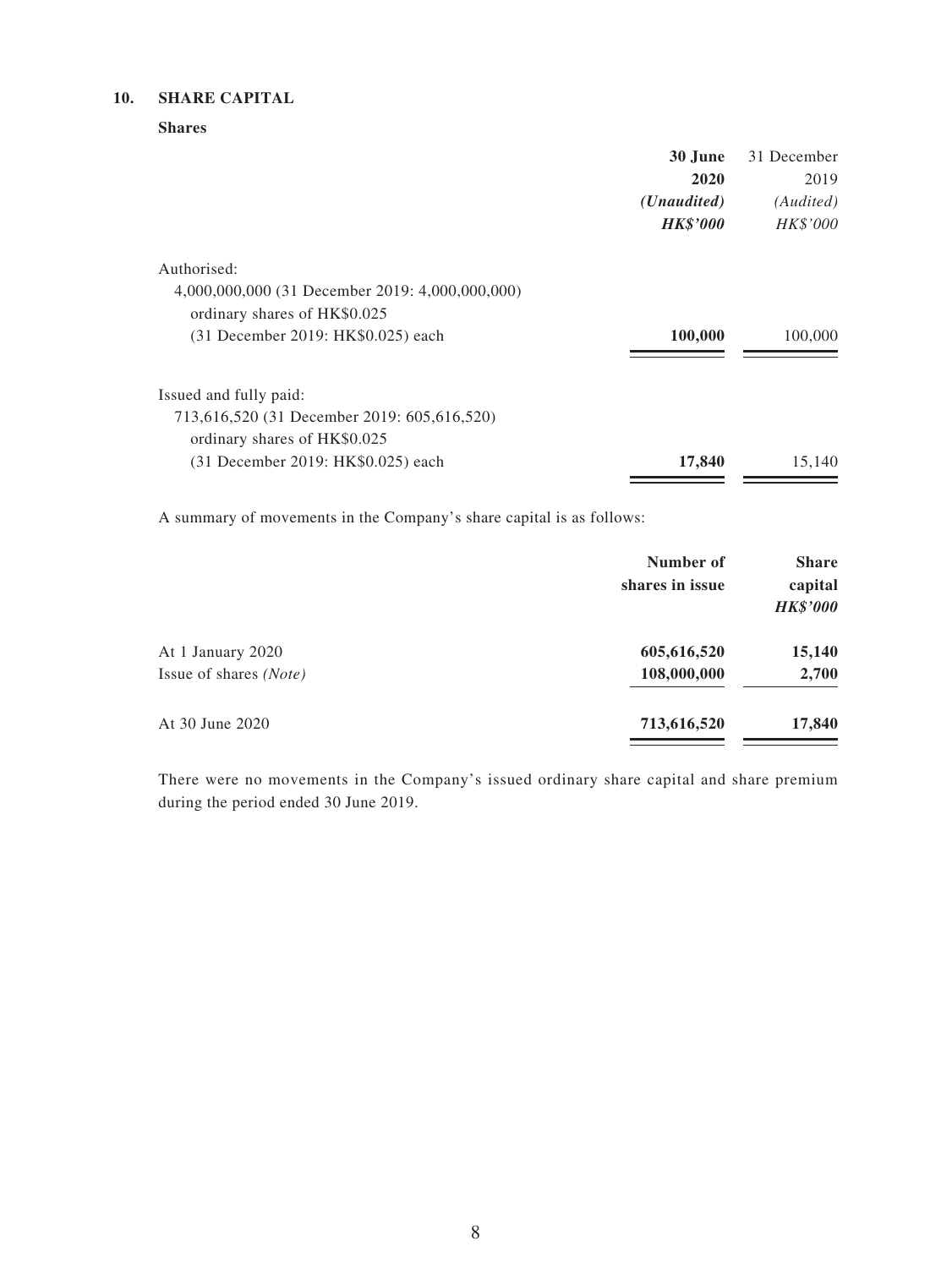*Note:*

On 27 December 2019, it was announced that the Company entered into a subscription agreement with an independent third party in respect of subscription and issue of 120,000,000 new shares in the capital of the Company at an issue price of HK\$0.15 per share pursuant to the Company's general mandate. Pursuant to the terms of the subscription agreement, both the Company and the subscriber should have no claims against each other except for any antecedent breaches of any obligation under therein if in case completion of the subscription did not take place by 31 March 2020. Subscription did not take place by 31 March 2020 and the subscription agreement was lapsed accordingly.

On 15 April 2020, it was announced that the Company entered into another subscription agreement with Link Tide Investments Limited, a private company incorporated in the British Virgin Islands and an independent third party, in respect of subscription and issue of 108,000,000 new shares in the capital of the Company at an issue price of HK\$0.15 per share pursuant to the Company's general mandate. These new shares, if issued, would represent (i) approximately 17.8% of then issued share capital of the Company; and (ii) approximately 15.1% of then issued share capital of the Company as enlarged by the issue of the new shares. All conditions precedent as set out in the subscription agreement were satisfied and the subscription was completed on 27 April 2020. Accordingly, 108,000,000 new shares, representing approximately 15.1% of then issued share capital of the Company (as enlarged by the issue of new shares) were issued and allotted to Link Tide Investments Limited at an issue price of HK\$0.15 per share under the Company's general mandate on 27 April 2020.

Further details of the above were disclosed in the Company's announcements dated 27 December 2019, 31 January 2020, 31 March 2020, 15 April 2020 and 27 April 2020.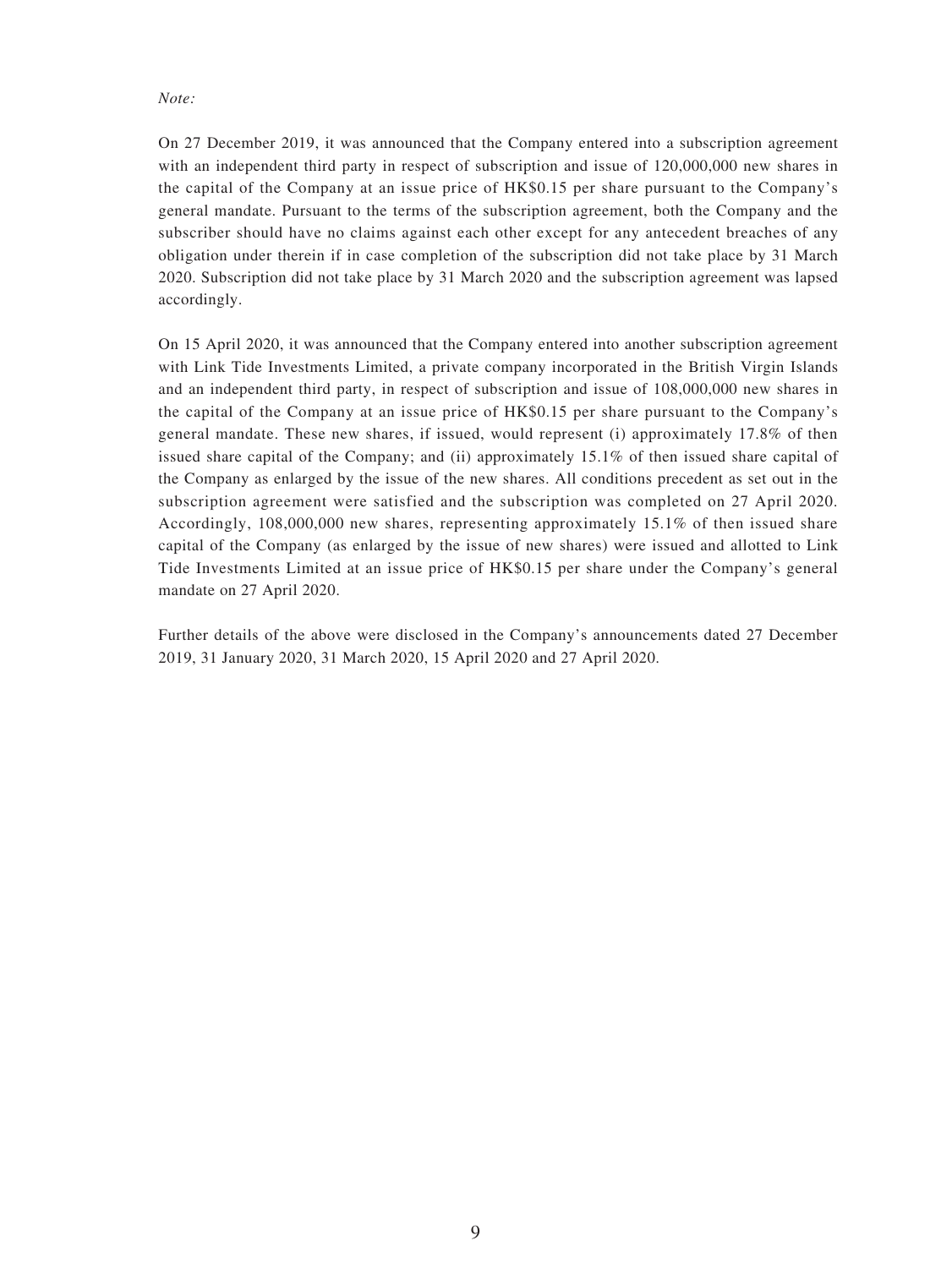### **REVIEW OF RESULTS**

The Company recorded a consolidated revenue of HK\$11,809,000 for the Period representing a decrease of approximately 56% compared with the revenue for the same period last year (2019: HK\$26,766,000). Net loss attributable to ordinary equity holders of the Company for the Period was HK\$1,767,000 (2019: profit of HK\$525,000). The decrease of the Company's consolidated revenue during the Period was attributable to the closure of the wholesale centre in Guangzhou, Mainland China in mid-August 2019.

### **Net Loss**

The loss before tax of the Group for the Period was HK\$2,619,000 (2019: profit of HK\$9,470,000) and the loss of the Group for the Period was HK\$4,674,000 (2019: profit of HK\$5,266,000). The Group's loss for the Period was attributable to the decrease in revenue from HK\$26,766,000 for the six months ended 30 June 2019 to HK\$11,809,000 for the Period. The Group's administrative expenses incurred for the Period was HK\$11,853,000 while same expenses incurred for the six months ended 30 June 2019 was HK\$14,386,000, representing a decrease of approximately 18%.

### **Liquidity and Financial Resources**

During the Period, the Group's operations were financed mainly by cash flows generated from business operations, borrowings and net proceeds raised from new issue. The Group's net cash flows from operating activities during the Period were HK\$14,049,000 (2019: HK\$2,967,000).

As at 30 June 2020, the Group had cash and bank balances of HK\$83,086,000 (31 December 2019: HK\$77,268,000) and did not have bank borrowings.

As at 30 June 2020, the Group had outstanding borrowings of HK\$70,562,000 (31 December 2019: HK\$72,927,000) comprising lease liability of HK\$184,000 (31 December 2019: HK\$1,269,000) and a loan from a director in an amount of HK\$70,378,000 (31 December 2019: HK\$71,658,000). According to its respective terms, the lease liability is repayable within one year or on demand. The Group's exposure to interest rate fluctuation was minimal in the past years.

The Group's gearing ratio during the Period was 0.02 as at 30 June 2020 (31 December 2019: 0.02), calculated based on the Group's lease liability and loan from a director in an aggregate amount of HK\$70,562,000 (31 December 2019: HK\$72,927,000) over total assets of HK\$4,216,017,000 (31 December 2019: HK\$4,299,524,000). The Group maintained a relatively low gearing ratio in the past years.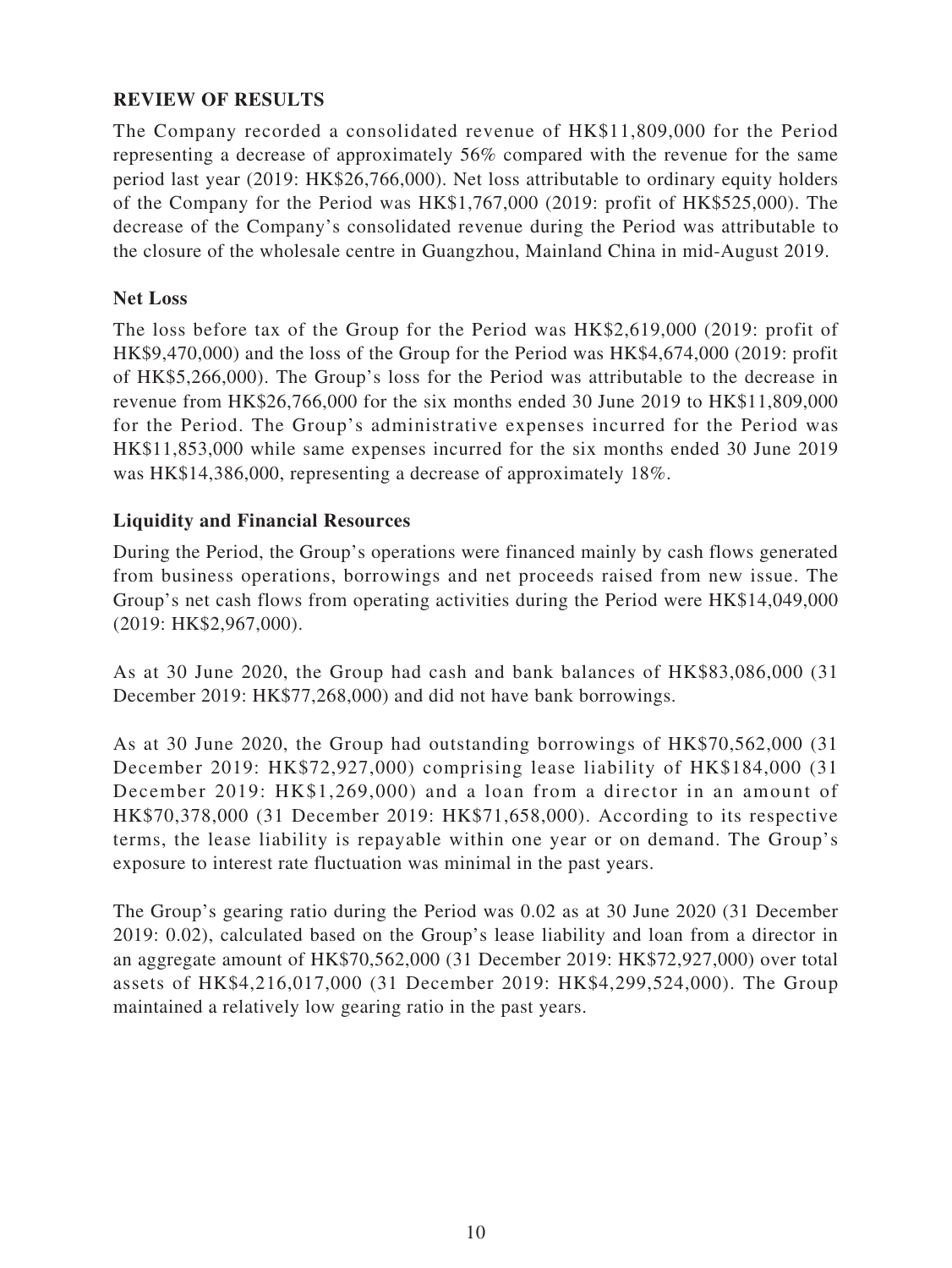### **Assets**

As at 30 June 2020, the Group's net current assets, net assets and total assets amounted to HK\$19,916,000 (31 December 2019: HK\$25,027,000), HK\$2,873,221,000 (31 December 2019: HK\$2,914,869,000) and HK\$4,216,017,000 (31 December 2019: HK\$4,299,524,000), respectively.

The Group had two investment properties, one in Chongqing and the other in Guangzhou. The investment property in Chongqing, which the Group had 100% interest, had carrying amount of HK\$391,160,000 (31 December 2019: HK\$398,272,000) as at 30 June 2020. The investment property in Guangzhou, which the Group had 25% interest, had carrying amount of HK\$3,685,000,000 (31 December 2019: HK\$3,752,000,000) as at 30 June 2020.

The Group also had properties situated at Baiyun District (白雲區) and Fangcun District (芳村區) in Guangzhou, all of which were held for sale with book cost of HK\$34,204,000 (31 December 2019: HK\$34,826,000) as at 30 June 2020.

# **Exchange Rate Risk**

The Group's principal operations are located in Mainland China while the financial statements of these operating subsidiaries are reported in Renminbi. The Company may expose to exchange rate risk when transactions and financial statements of these operating subsidiaries reported in Renminbi are consolidated to the Company's condensed consolidated financial statements which are reported in Hong Kong dollars. The Group did not take measures such as execution of forward hedging or exchange swap instruments to hedge the potential impact arising from adverse currency fluctuation between Renminbi and Hong Kong dollars in the past years. Given the exchange rates between Renminbi and Hong Kong dollars were not fluctuated materially from time to time in the past years, the Group could reasonably assess the trend of exchange rates between the two currencies in order to reduce its adverse impact to the Company's condensed consolidated financial statements as far as practicable.

### **Charges on Assets**

As at 30 June 2020, the Group had repaid all its bank loans but certain assets of the Group pledged to secure such banking facilities were not yet released as at the date of this announcement.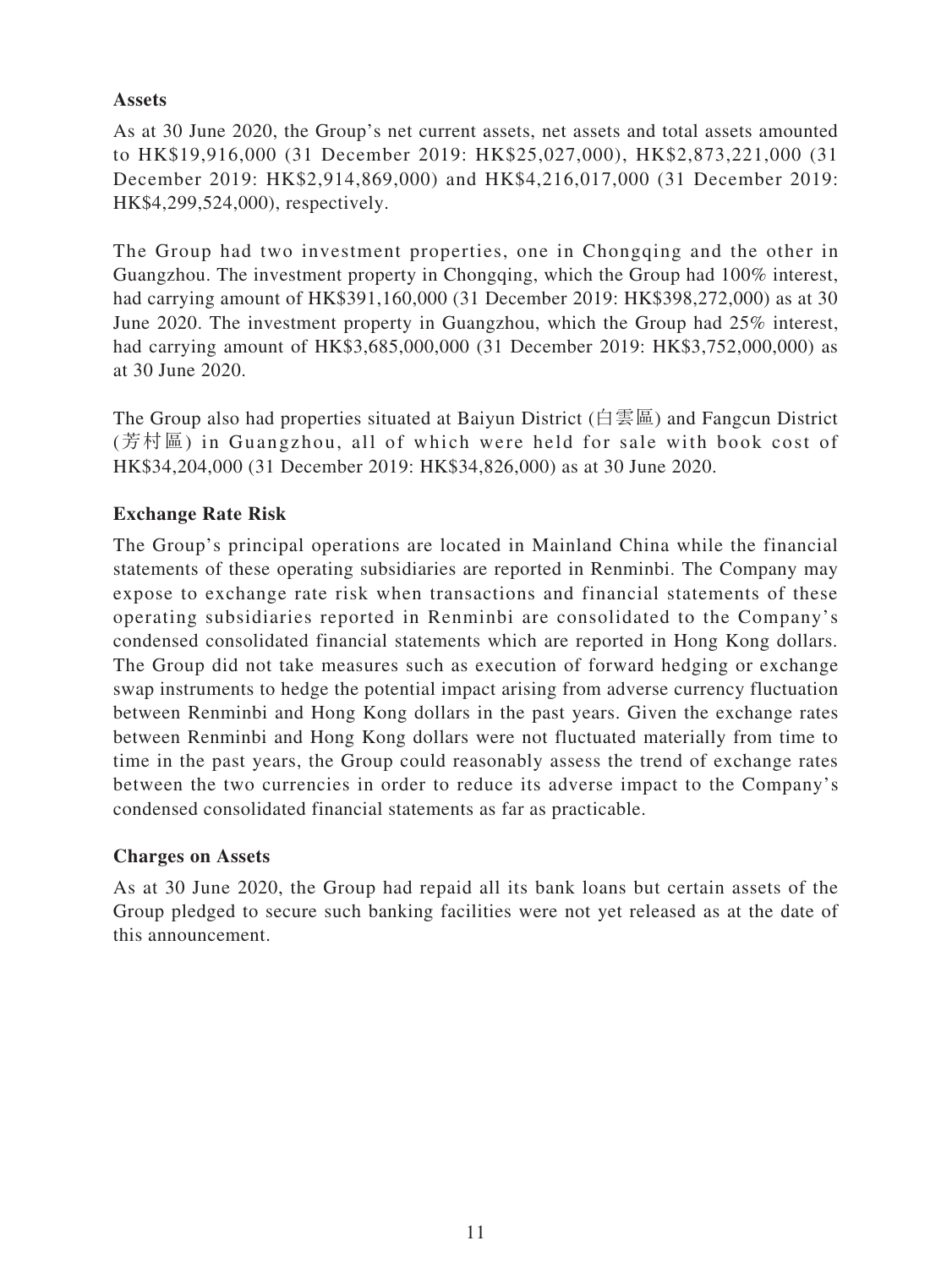### **FUND RAISING ACTIVITIES**

On 15 April 2020, it was announced that the Company entered into a subscription agreement with Link Tide Investments Limited, a private company incorporated in the British Virgin Islands and an independent third party, in respect of subscription and issue of 108,000,000 new shares in the capital of the Company at an issue price of HK\$0.15 per share pursuant to the Company's general mandate (the "New Issue"). These new shares, if issued, would represent (i) approximately 17.8% of then issued share capital of the Company; and (ii) approximately 15.1% of then issued share capital of the Company as enlarged by the New Issue. All conditions precedent as set out in the subscription agreement were satisfied and the New Issue was completed on 27 April 2020. Accordingly, 108,000,000 new shares, representing approximately 15.1% of then issued share capital of the Company (as enlarged by the New Issue) were issued and allotted to Link Tide Investments Limited at an issue price of HK\$0.15 per share under the Company's general mandate on 27 April 2020.

The gross proceeds of the New Issue were HK\$16.2 million. The net proceeds (after deducting all applicable costs and expenses of the Subscription) of approximately HK\$16.1 million from the New Issue were intended to be applied as HK\$12 million towards to the re-development costs of the development project in Guangzhou, Mainland China and the balance of approximately HK\$4 million as general working capital purposes of the Group.

Further details of the New Issue were disclosed in the Company's announcements dated 15 April 2020 and 27 April 2020.

The net proceeds applied up to 30 June 2020 in accordance with the proposed applications set out in the Company's announcement dated 15 April 2020 are as follows:

|             | Net proceeds (HK\$ million) |                   |  |
|-------------|-----------------------------|-------------------|--|
|             | <b>Utilised</b>             | <b>Unutilised</b> |  |
|             |                             |                   |  |
| <b>12.0</b> |                             | <b>12.0</b>       |  |
| 4.1         | 2.8                         | 1.3               |  |
| <b>16.1</b> | 2.8                         | 13.3              |  |
|             | Available                   |                   |  |

The Group held the unutilised net proceeds in short-term deposits with banks in Hong Kong as at 30 June 2020.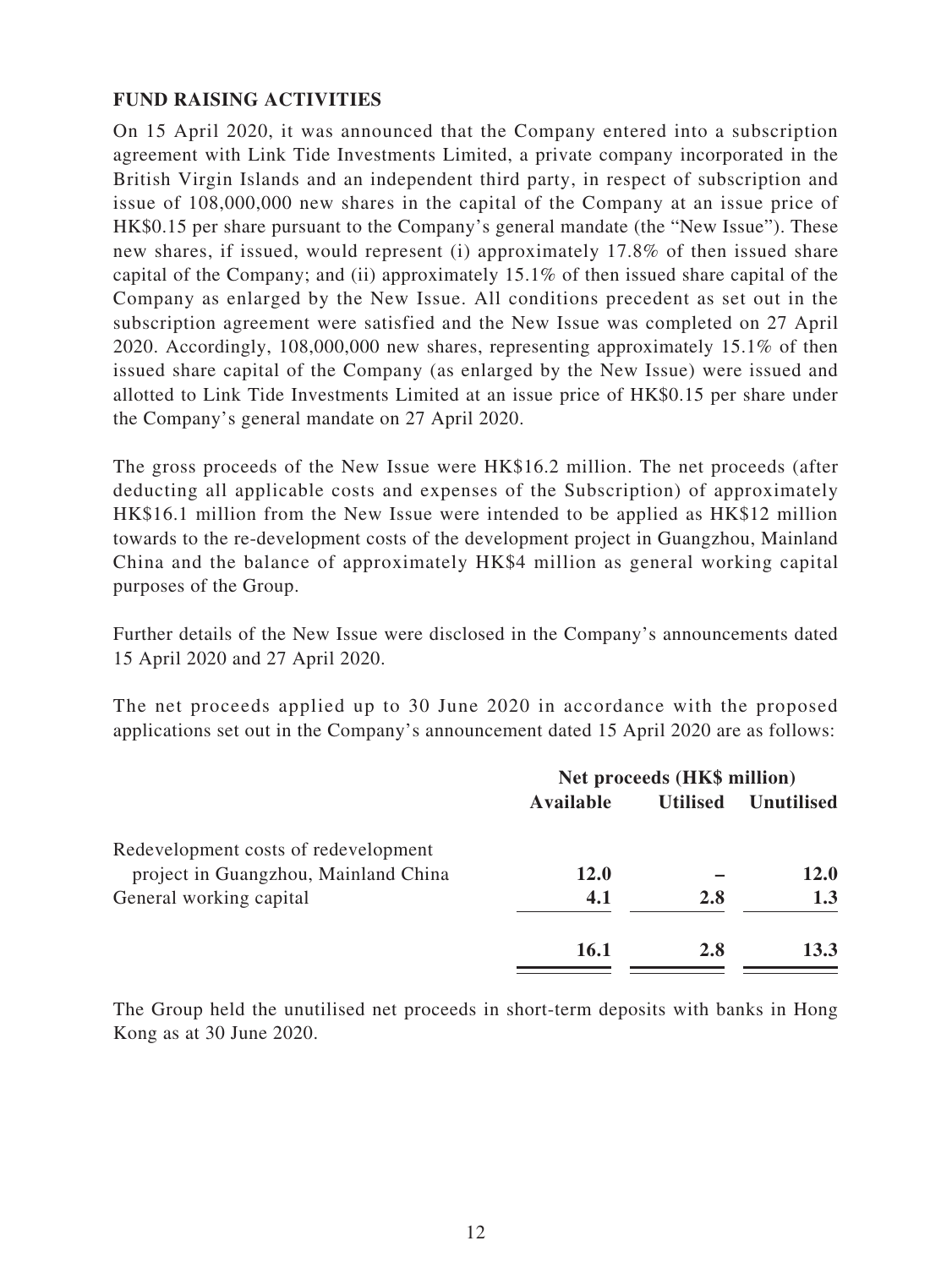### **BUSINESS REVIEW**

The Company is an investment holding company. Its subsidiaries are principally engaged in property development, investment and management businesses in Mainland China and have two major property interests, one in Chongqing (重慶市) and the other in Guangzhou (廣州市).

### **Guang Yu Square in Chongqing**

The Group's property interest in Chongqing is situated at Chaotinmen, Yuzhong District, Chongqing (重慶市渝中區朝天門). With a history of over five centuries and situated in the northeast of Yuzhong District and at the delta of Yangtze River ( $\overline{\mathbb{R}}\mathbb{Z}$ ) and Jianing River (嘉寧江), Chaotinmen is the most prominent port in Chongqing for transporting goods and passengers to and from the Three Gorges (三峽). Guang Yu Square (港渝廣 場) is located at the junction of Chao Dong Road (朝東路) and Shanxi Sixth Lane (陝西 六巷) in Chaotinmen which is within walking distance of about 15 minutes to the Port of the Three Gorges (三峽碼頭) and walking distance of about 20 minutes to Jiafangbei (解 放碑), the most prime shopping area in Chongqing as well as with walking distance of about 5 minutes to Raffles City Chongqing (重慶來福仕廣場), the newly developed and most spectacular commercial landmark in Chongqing and within walking distance of about 10 minutes to Chaotinmen Square (朝天門廣場), which is one of the most famous sightseeing points in Chongqing.

Guang Yu Square is a 15-storey commercial building with a total gross floor area of about 49,400 square metres, out of which the Group owns portion of Basement, Levels 1 to 4, Levels 8 and 11 with total gross floor area of about 24,400 square metres. The property, which has been fully refurbished in 2016, is presently a multi-floor shopping mall focusing in wholesale and retailing of men's wear and footwear. There are about 50–70 shops per level with shop area ranging from 20–60 square metres per shop. Most shops are leased to unsolicited third parties for a term of about one year renewable automatically with prevailing market rental. The shopping mall (the floors owned by the Group) is almost fully occupied and shop turnover rate is maintained at a relatively low level. Given Chaotinmen has been one of the major clothing distribution points in Chongqing for nearby cities and the Three Gorges region for decades, Guang Yu Square is one of the most popular men's wear and footwear wholesale points in the region.

Following the commencement of business of the Raffles City Chongqing (owned and operated by third parties) in late 2019, Guang Yu Square extended business hours from 4 pm to 8 pm for attracting more walk-in customers. Barring from the temporary closure of the shopping mall as interrupted by the COVID-19 pandemic, the business operation of Guang Yu Square had resumed to usual and normal since late April 2020.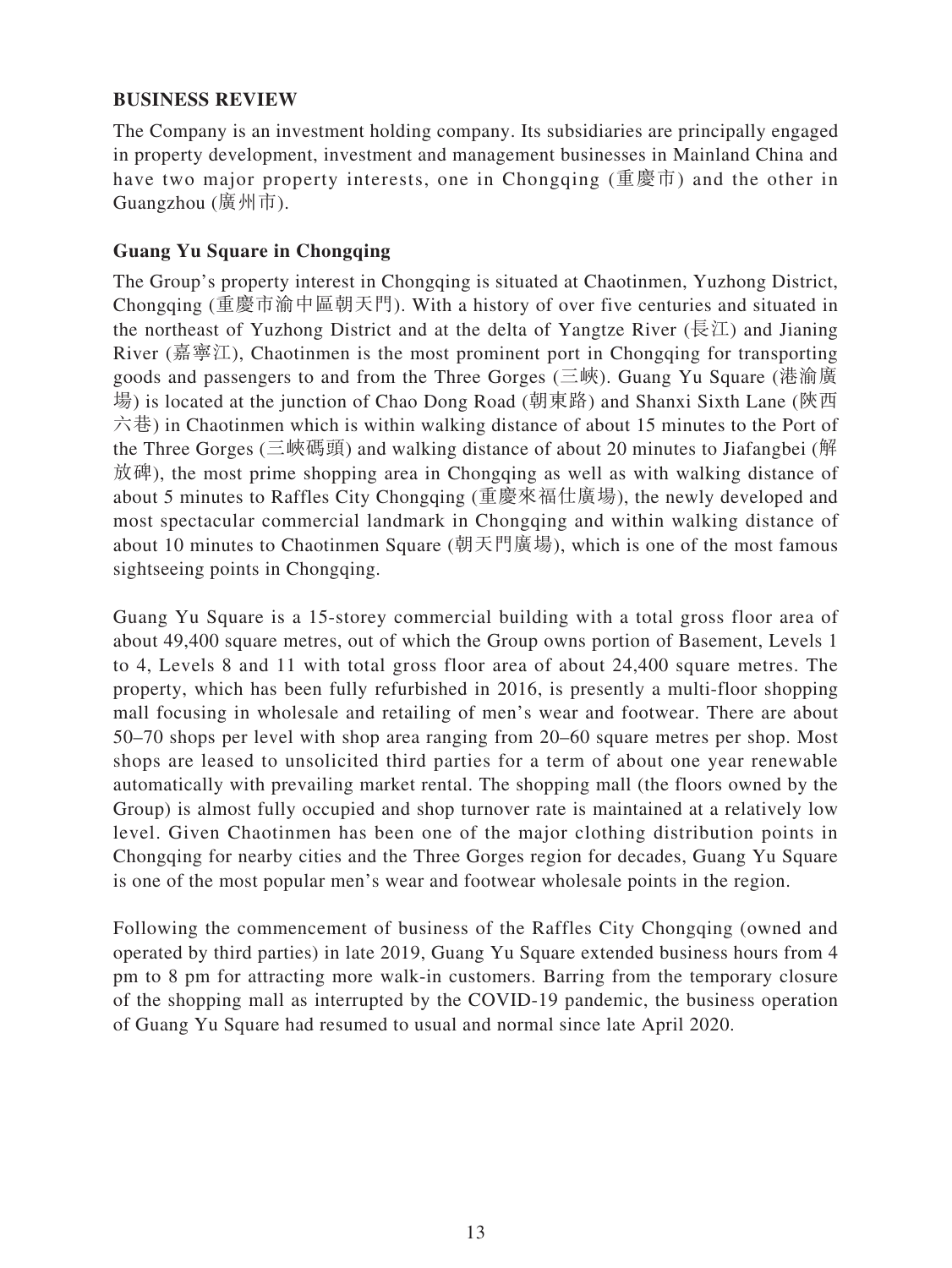### **The Redevelopment Project in Guangzhou**

The Group's property interest in Guangzhou is situated at Yuexiu District, Guangzhou (廣州市越秀區). Metropolis Shoes City (廣州大都市鞋城) is located at the east of Jiefang Road South (解放南路), to the south of Daxin Road (大新路), to the north of Yede Road (一德路) and to the west of Xieen Lane (謝恩里) in Yuexiu District which is within walking distance of about 3 minutes to the Old Hall (舊館) of the Canton Fair (廣 州交易會), which was once the only export window in China before its Reform and Open Door Policy (改革開放政策) implemented in 1978 and within walking distance of about 5 minutes to the riverbank of the Pearl River (珠江), the icon of Guangzhou.

The Metropolis Shoes City (before operation ceased in August 2019) was a 2-storey non-permanent building with gross floor area of about 14,700 square metres. With a history of over one century for footwear wholesale business in the region, the Metropolis Shoes City was the most popular footwear boutique showcase and wholesale centre in Guangzhou.

In order to support the Renovation Scheme for Old Zones in Guangzhou (廣州市老城區 改造提升工程) promulgated by the Guangzhou Municipal People's Government (廣州 市人民政府) and the Upgrade Programme of Jiefang Road South for the 70th National Day Celebration (迎賀建國七十週年美化解放南路一帶外貌設施) implemented by the Yuexiu District People's Government (越秀區人民政府) (the "Yuexiu Government"), the Metropolis Shoes City ceased operation in August 2019 for re-development purpose. The Yuexiu Government expressed that they would use their best endeavors to support GZ Zheng Da's re-development plan.

With the collaboration of the Yuexiu Government and the Group, most of the tenants of the Metropolis Shoes City were relocated to another vacant mall (owned and operated by third parties) within the same district in November 2019. As to-date, except for a few shops next to the mall continued to operate business as usual, the mall was demolished and the development site was leased to a third party as temporary carpark.

The re-development project is at its planning stage and intended to be developed into a 22-storey versatile grade A commercial building complex with twin towers and 3-level of basement for wholesale and exhibition hall facilities, office and service apartment uses with ancillary facilities such as carpark and loading/unloading bays with total gross floor area of about 234,000 square metres. It is also planned that the basement of the new building complex will be linked via subway to two metro stations, namely Yide Lu Station (一德路站) and Haizhou Square Station (海珠廣場站). It is the present intention of the Group that the new commercial complex, if completed, will be held for long-term investment purpose. Despite the planning work was interrupted by the COVID-19 pandemic in February and March 2020, negotiations with various governmental authorities are underway with an aim to mapping out a final re-development plan in 2021.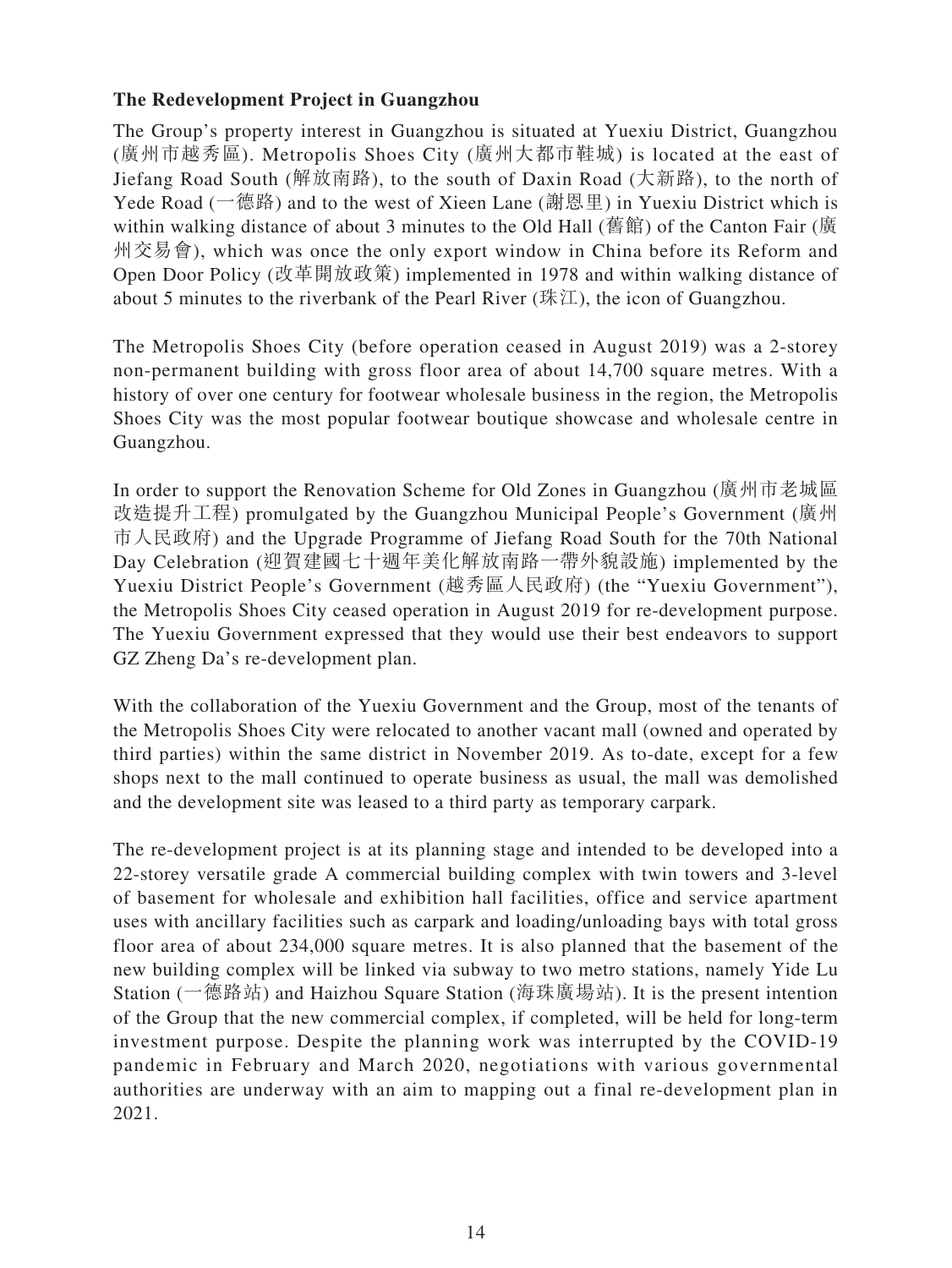According to the latest construction schedule, it is expected that the development project will take about four years and be completed by two phases, the first of which will be completed in mid 2023 and the second stage will be completed in mid 2025. Subject to the grant of inspection and safety permits by the relevant regulatory authorities, it is expected that the new commercial complex will commence business and generate rental revenue to the Group at its earliest in early 2024.

The development project will be constructed with a budgeted cost of about RMB1,700 million (HK\$1,870 million), of which the Group and the vendors will bear 25% and 75% of the total costs, respectively (assumed on the basis that the Group held 25% interest in the development project as at the date of this announcement). It is intended that the construction costs will be financed by bank borrowings (with pledge of the Group's property assets), project financing, equity financing and new funds of potential investors. In certain circumstances the potential contractors and building materials suppliers will advance working capital to the development project, which is a common industry practice in Mainland China.

Notwithstanding the development project in Guangzhou ceased to contribute significant revenue to the Group in coming years, it is expected that it will continue to generate rental income from a few remaining units not yet demolished, temporarily carpark and festival bazaar in 2020 until the construction work commences. The subject asset will remain as an investment property under Hong Kong Accounting Standard 40 – Investment Property and be measured at its fair value with changes in fair value recognised in the Group's financial statements for subsequent financial years. It is expected that the new commercial complex will be held for earning rentals and capital appreciation purposes upon completion.

Meantime, the Group will proactively explore other income sources and new business projects in Guangzhou in order to compensate the revenue forgone due to the closure of the wholesale mall last year.

### **PROPERTIES HELD FOR SALE**

The Group had a portfolio of about 220 residential units ranging from 20 square metres to 70 square metres each unit with total gross area of about 12,880 square metres. These residential units were constructed in late 1990s for the purpose of interim resettlement of occupiers who surrendered their units to GZ Zheng Da for demolition in the development site in Yuexiu District but remained unoccupied as at period end date.

These properties represent five clusters of residential units situated at Baiyun District ( $\dot{\boxminus}$ 雲 區) and Fangcun District (芳村區) in Guangzhou with convenient traffic access. Given all these units were completed for more than two decades, they are subject to refurbishment before launch for sale in the market. It is expected that these units will be well perceived by the first-time home buyers.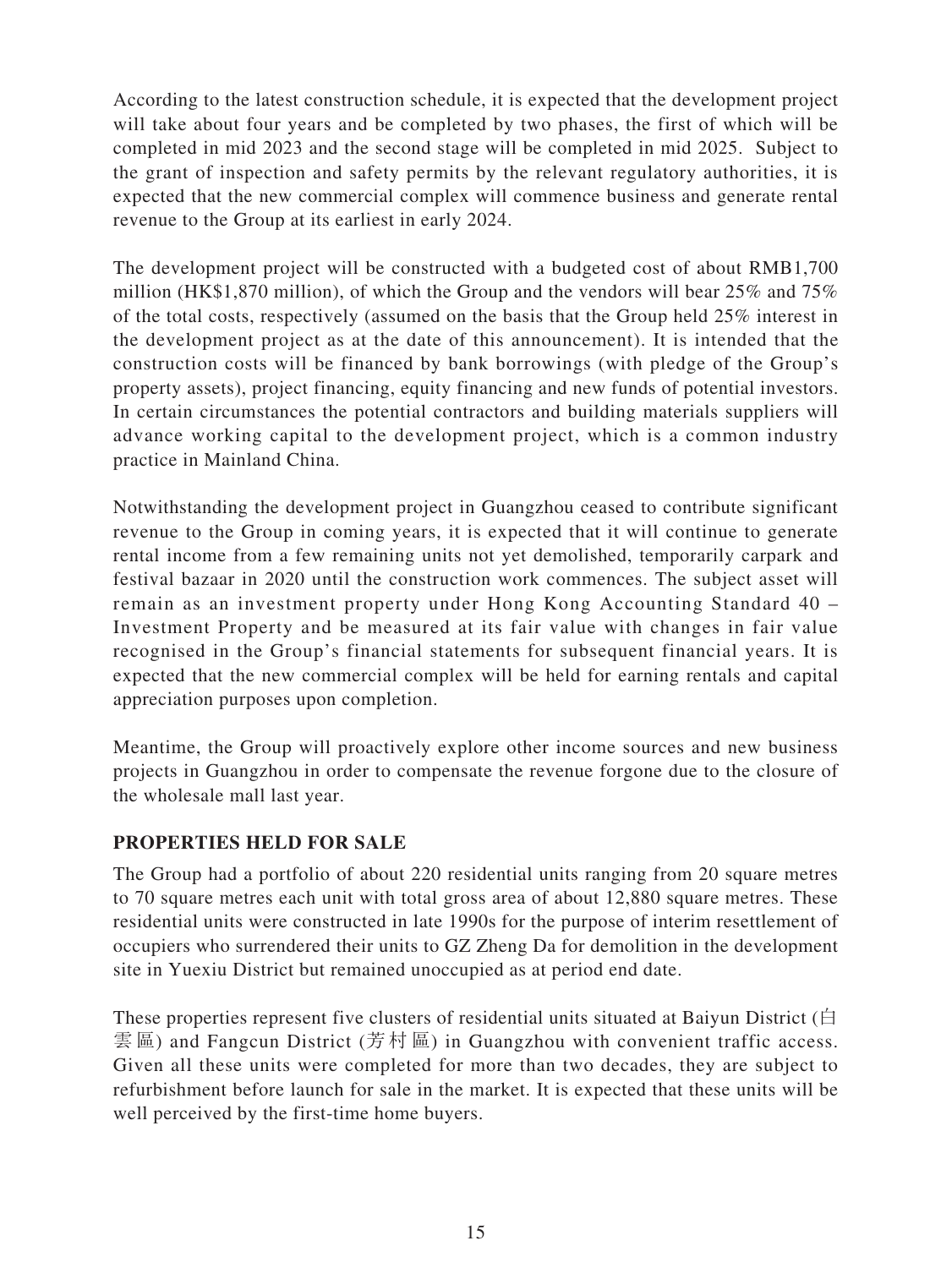# **OUTLOOK**

The challenges arising from the COVID-19 pandemic in Mainland China and Hong Kong are unprecedented as the Group's principal operations in Mainland China have ceased in compliance with state orders since Chinese New Year while most staff are restricted from travelling freely in Mainland China and cross border to/from Hong Kong. In view of the severity of the outbreak, it is necessary and appropriate to accord priority to the health and safety of all personnel when performing their duties.

Following the COVID-19 cases dropping to a level under-control as per official statistics in Mainland China (except for the Hubei Province) in late February 2020, the Group's operation in Guangzhou resumed limited operation in mid February 2020 while operation in Chongqing resumed pilot operation in mid March 2020, both in accordance with the business resumption permits granted by local governments. The downpour and flooding in Chongqing since late July 2020 also hit the newly recovered business activities in most of the region but not Guang Yu Square for the sake of its relatively advantageous geographical location. The Directors are striving with its staff to adhere to stringent hygiene standards in offices and shopping areas with a view to catching up the revenue that has fallen behind budget.

To alleviate the adverse impact of the outbreak and economic crackdown nationwide in the first half of the year, the Central Government of China recently reiterated "形成以國 內大循環為主體,國內國際雙循環相互促進的新發展格局 (to establish the new development spectrum with mega domestic economy loop as backbone and inter-propelled by the twin domestic and international economy loops)". The Directors believe that this may help to boost both the productivity of private sector ( $\mathbb{R}\hat{\Phi}$ ) and domestic consumer market (內需市場), which in turn will serve to benefit the Group's business as a whole.

The Sino-US Trade Agreement Phase I was concluded in January 2020 and both countries recently expressed that the execution of the said agreement was on the track. However, the Sino-US political tension remains uneased at this stage and the Directors will continue to monitor the situation closely with a view to minimising any adverse impact on the Group's businesses.

In Hong Kong, the new Hong Kong National Security Law was promulgated by the Standing Committee of National People's Congress of China in July 2020. The Hong Kong Administration are adamant that the newly enacted national security law and the possible sanctions and other actions to be taken by Western governments in response will have a limited impact on the economy of the city. The Directors believe that this enactment will safeguard the "One Country Two Systems" in the longer term (捍衛一國 兩制行穩致遠). The Directors love China and Hong Kong (愛國愛港) and support the Government to administer Hong Kong in accordance with the Basic Law (支持香港特區 政府依法施政).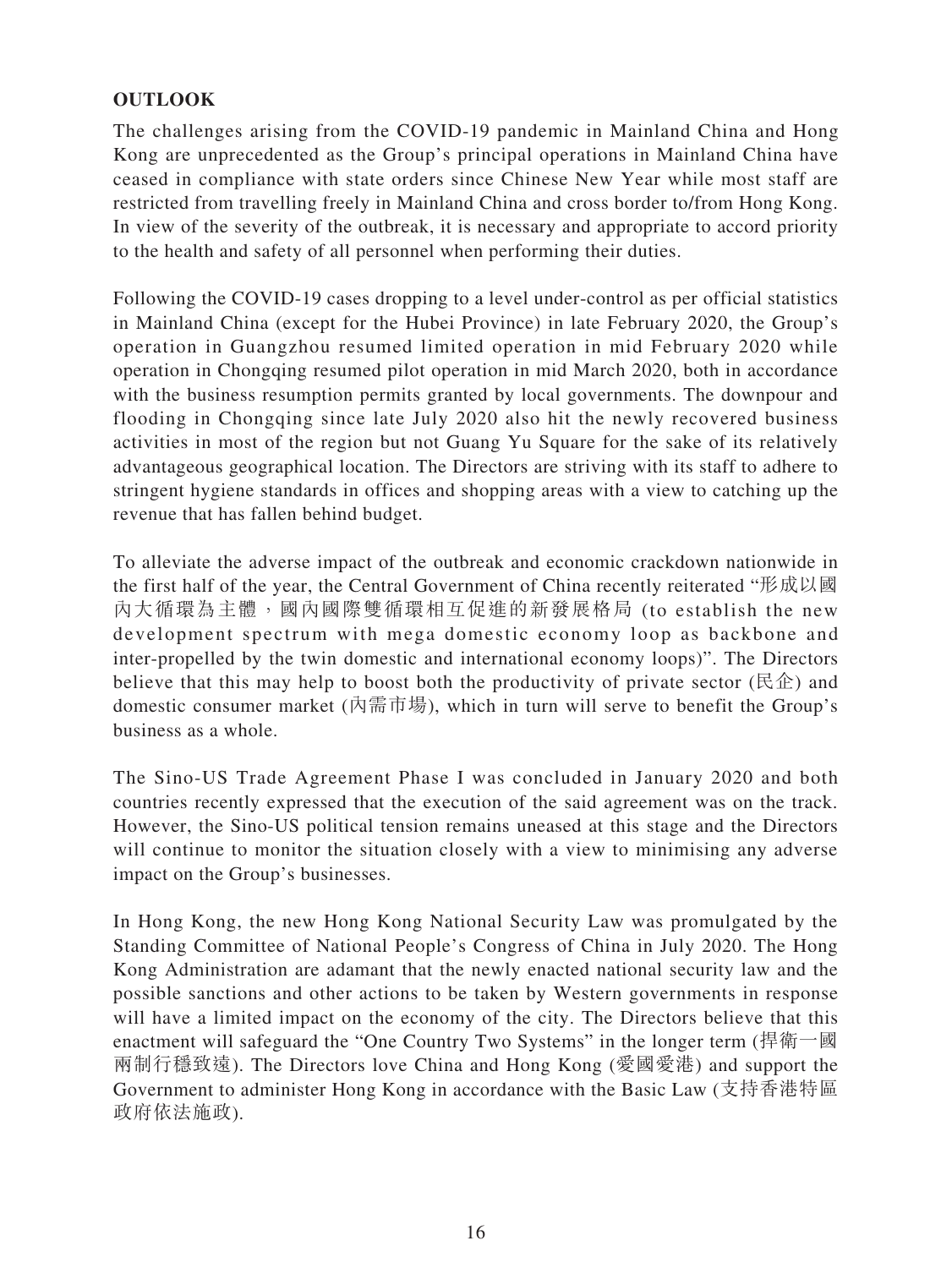With strong assets backing and extremely low gearing level, the Directors will lever these advantages to finance the Group's re-development project in Guangzhou as well as explore new business opportunities in 2020 and 2021. The Directors will also strengthen its management expertise and redeploy the Group's resources for meeting these new challenges.

Looking ahead, 2020 will be a tough year but the Directors remain optimistic about the economic bounce back in Mainland China and Hong Kong in the second half year.

# **EMPLOYMENT AND REMUNERATION POLICIES**

As at 30 June 2020, the Group had about 40 (31 December 2019: 40) employees. Total staff costs (including directors' remuneration) for the Period amounted to HK\$4,042,000 (2019: HK\$4,400,000).

Remuneration policies are reviewed regularly by the Directors and by the Remuneration Committee in respect of remuneration of senior management and the Directors, respectively. The Group values all employees and recognises their contributions, and is committed to establishing fair and caring relationship with its employees by offering competitive compensation packages comparable to market benchmarks.

# **CODE ON CORPORATE GOVERNANCE PRACTICE**

Throughout the Period, the Company generally complied with the Code on Corporate Governance Practice (the "Code") as set out in Appendix 14 of the Listing Rules, except for the code provision A.6.7 of the Code which requires directors to attend the shareholders' meetings if practicable. Ho Kam Hung, an executive Director, and Young Kwok Sui, a non-executive Director, were absent at the Company's annual general meeting held on 22 June 2020 due to cross-border travel restrictions for COVID-19 quarantine control purpose.

Details of the Company's corporate governance practices were set out in the Corporate Governance Report of the Company's annual report for the year ended 31 December 2019.

# **MODEL CODE FOR SECURITIES TRANSACTIONS**

The Company had adopted the Model Code set out in Appendix 10 to the Listing Rules as its code of conduct regarding securities transactions by its directors. Having made specific enquiry of the Directors, the Company confirmed that the Directors had complied with required standard set out in the Model Code throughout the accounting period covered by the Company's Interim Results.

# **PURCHASE, SALE OR REDEMPTION OF THE COMPANY'S LISTED SECURITIES**

During the Period, neither the Company nor any of its subsidiaries purchased, sold or redeemed any listed securities of the Company.